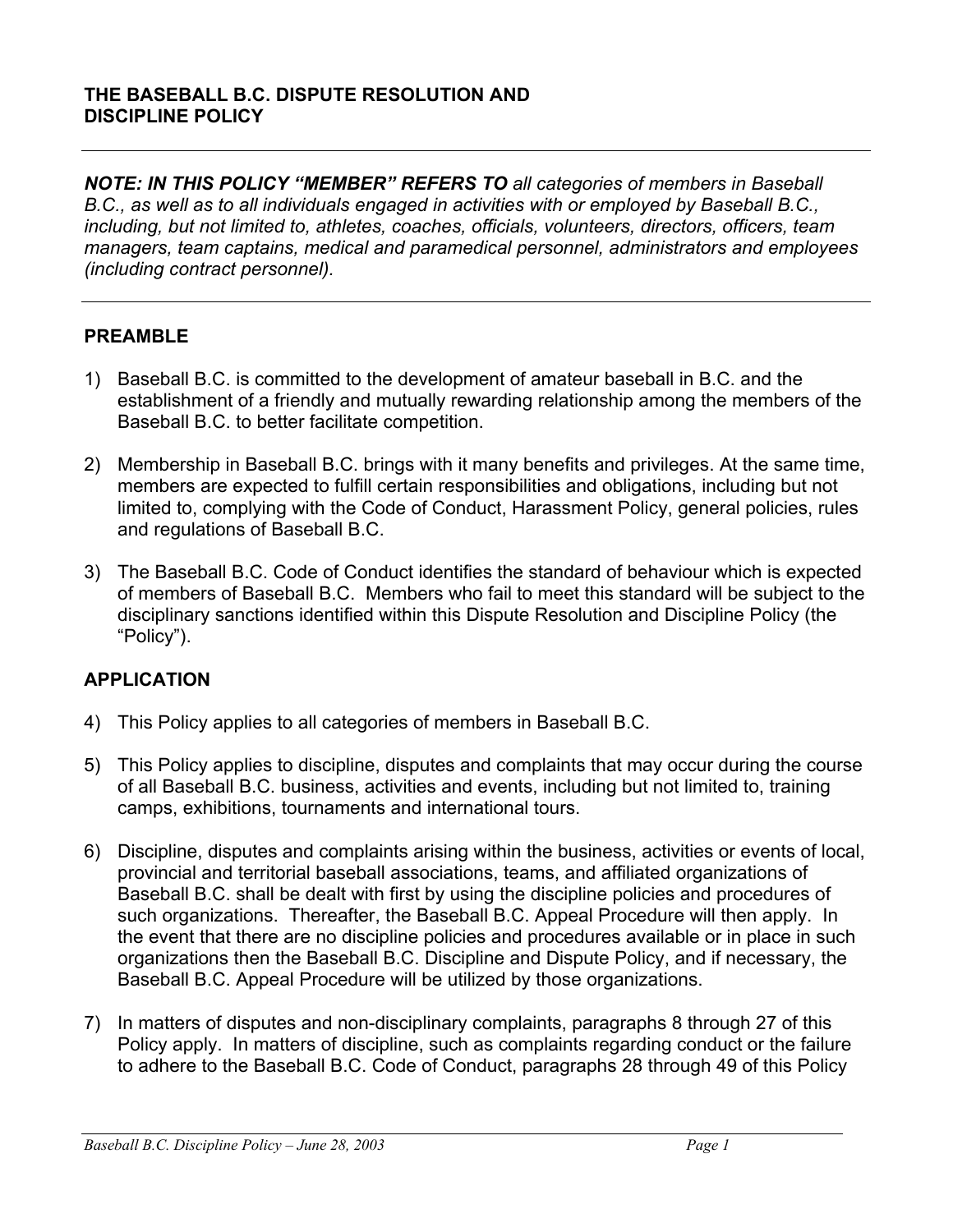apply. In matters in of harassment, the Baseball B.C. Harassment Policy applies.

# **DISPUTE RESOLUTION**

# Reporting a Complaint

8) Any individual subject to this policy may report a complaint to the Executive Director of Baseball B.C. in writing, setting out a brief summary of the matters in dispute. Within 7 days of receiving the incident report, the Executive Director shall forward the report to the President, or President's delegate, who shall determine whether the matter in dispute and the parties to the dispute are properly within the scope and application of this Policy, or are more properly to be dealt with pursuant to another policy of the Baseball BC. This decision regarding jurisdiction is final and may not be appealed.

# **Investigation**

9) Depending on the nature of the reported complaint, the President may appoint an independent individual to conduct an investigation. If this is the case, the Investigator shall carry out the investigation in timely manner and at the conclusion of the investigation shall submit a written report to the President.

# Hearing Panel

- 10) If the President or his designate is satisfied that this Policy applies, then within 14 days of having received the original notice of the complaint, or within 14 days of receiving the written report of the Investigator if an investigation was carried out, the President shall establish a Hearing Panel and select the members of the Panel as follow:
	- a) The Hearing Panel shall be comprised of either one, or three, individual(s) who shall have no significant relationship with the affected parties, shall have had no involvement with the complaint or the dispute, and shall be free from other actual or perceived bias or conflict. The decision regarding the size of the Hearing Panel shall be in the sole discretion of the President who must, in coming to this decision, ensure that the hearing process complies with the principles of natural justice and provides procedural fairness to all parties;
	- b) If the Hearing Panel consists of three persons, and if an athlete brings the complaint, one member of the Hearing Panel shall be an athlete's representative. The athlete may submit a list of three candidates from which the President shall select one candidate to be a member of the Hearing Panel. The athlete's representative shall have had no involvement with the complaint or dispute, and shall be free from any other actual or perceived bias or conflict; and
	- c) If the Hearing Panel consists of three persons, the President, or designate, shall select the Chairperson of the Hearing Panel.

# Preliminary Conference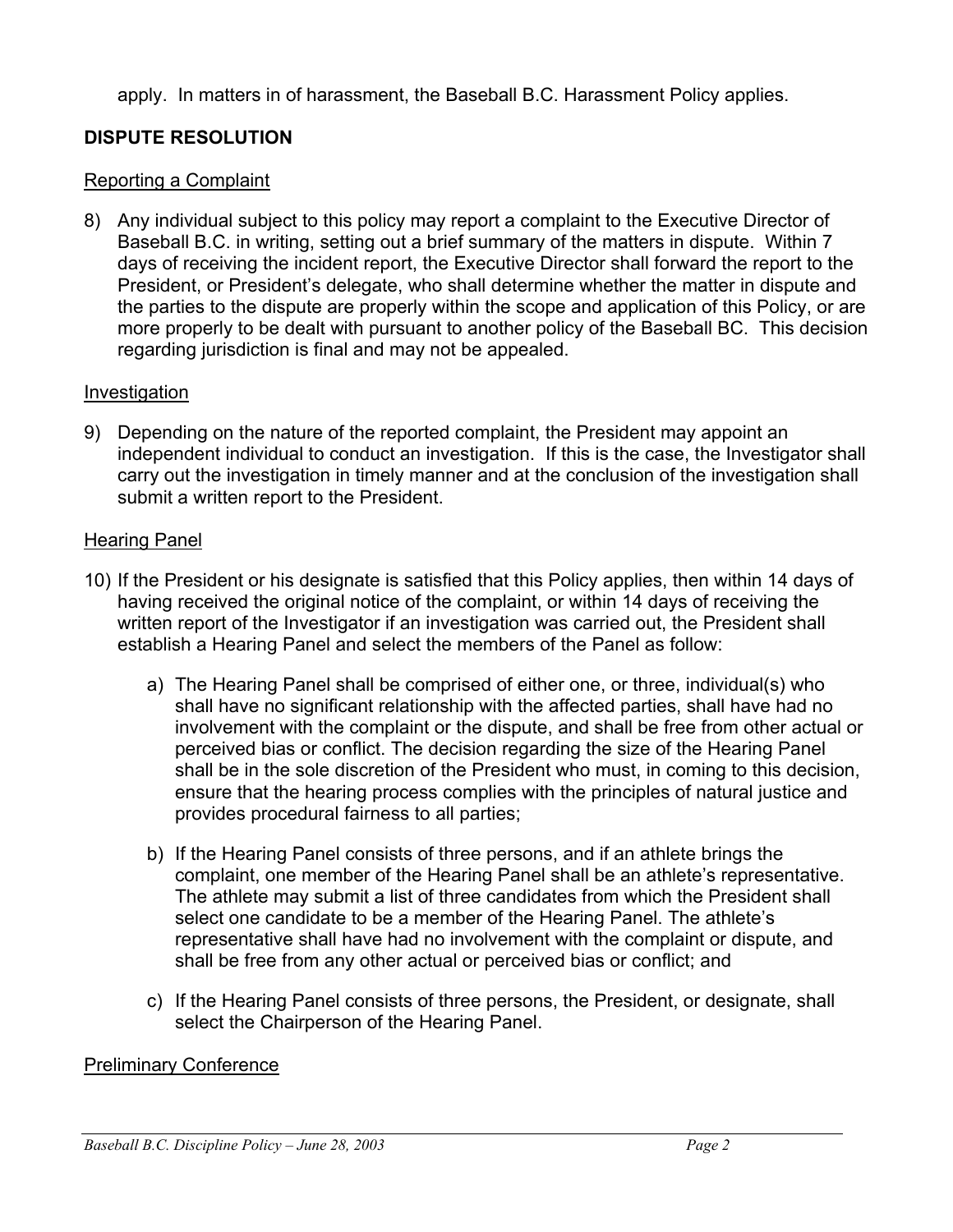- 11) The Hearing Panel may determine that the circumstances of the complaint warrant a preliminary conference. In most cases the preliminary conference shall be conducted by telephone. The issues that may be considered at a preliminary conference include:
	- a) The format of the hearing, as the hearing may proceed by a review of documentary evidence, an in-person hearing, an oral hearing by telephone, or a combination of these methods. The Hearing Panel, in coming to its decision regarding the format of the hearing, must ensure that the hearing process complies with the principles of natural justice and provides procedural fairness to all parties;
	- b) Timelines for the exchange of documents and the extent of disclosure required;
	- c) Clarification of issues in dispute;
	- d) Clarification of evidence to be presented to the Hearing Panel;
	- e) Order and procedure of the hearing;
	- f) Identification of witnesses; and
	- g) Any other procedural matter which may assist in expediting the hearing
- 12) If the Hearing Panel consists of three persons, the Hearing Panel may delegate to its Chairperson the authority to deal with any or all of these preliminary matters.

# The Procedure for an Oral Hearing

- 13) Where the Hearing Panel has determined that the hearing shall be held by way of oral hearing, whether in person or not, the Hearing Panel shall govern the hearing by such procedures as it deems appropriate and fair, provided that:
	- a) The hearing shall be held within 21 days of the appointment of the Hearing Panel;
	- b) The parties involved shall be given 10 days written notice of the date, time and place of the hearing;
	- c) The parties shall receive a copy of the Investigator's report, where an investigation was carried out;
	- d) A quorum shall be the single Hearing Panel member or all three members, as the case may be;
	- e) If there are three Hearing Panel members, decisions shall be by majority vote, where the Chairperson carries a vote;
	- f) If the decision of the Hearing Panel may affect another party to the extent that the other party would have recourse to a hearing in their own right, that party shall become a party to the hearing in question;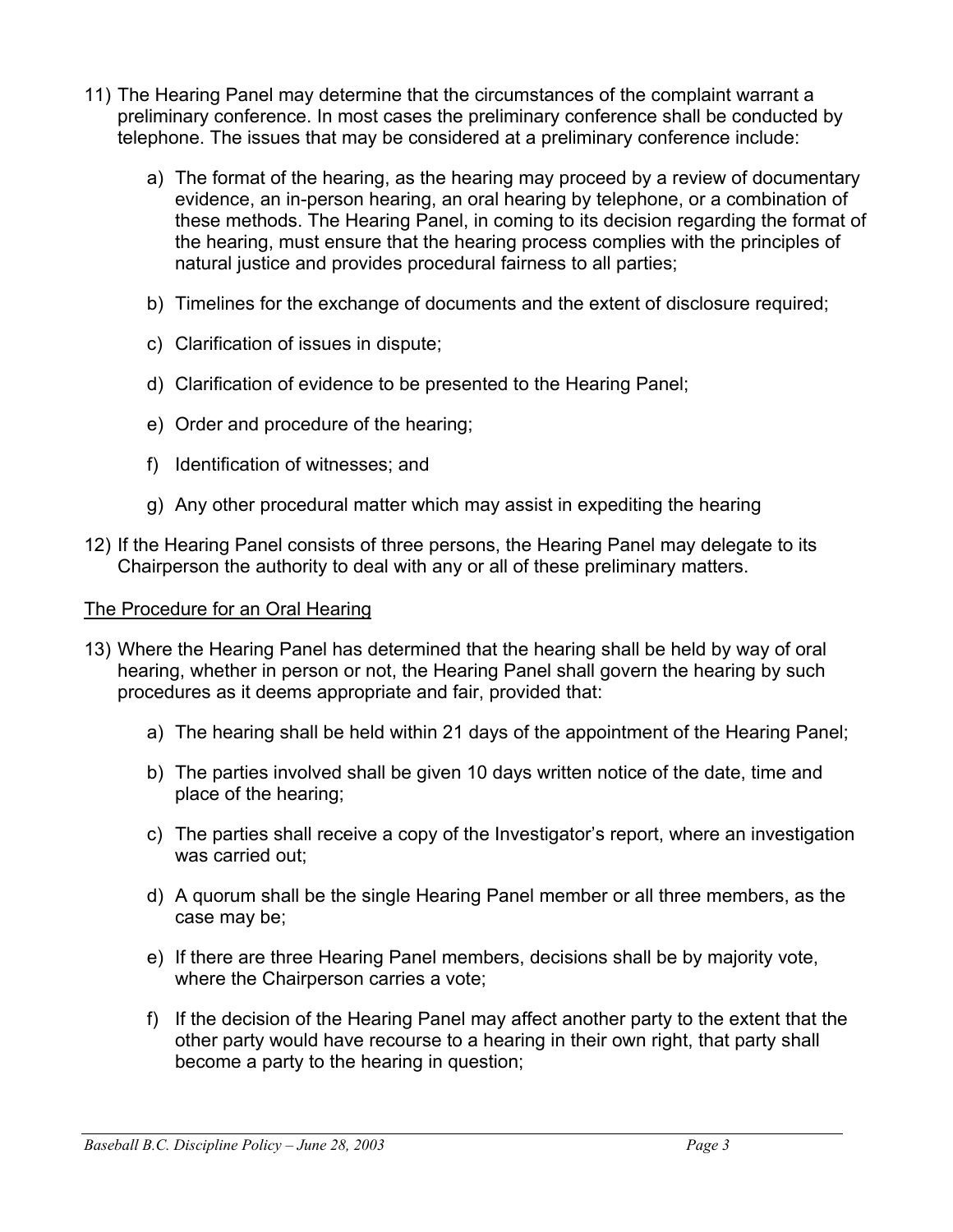- g) Any of the parties at the hearing may be accompanied by a representative or advisor, including legal counsel; and
- h) The Hearing Panel may direct that any other person participate in the hearing.

## The Procedure for a Documentary Hearing

- 14) Where the Hearing Panel has determined that the hearing shall be held by way of documentary review, it shall govern the hearing by such procedures as it deems appropriate and fair provided that:
	- a) All parties are given a reasonable opportunity to review the Investigator's report, where an investigation was carried out, to provide written submissions to the Hearing Panel, to review the written submissions of the other parties, to provide written rebuttal, and to provide written arguments, and
	- b) The applicable principles and timelines set out in Paragraph 13 are respected.

### Evidence Which May Be Considered

15) As a general rule, the Hearing Panel shall consider any evidence that is relevant to the matters in dispute. The normal rules of evidence will be relaxed. The Hearing Panel has authority to consider hearsay evidence provided the Hearing Panel gives to such evidence weight as might be reasonable in light of the circumstances of its inclusion.

#### The Decision

- 16) Within 14 days of concluding the hearing, the Hearing Panel shall issue its written decision, with reasons. The Hearing Panel shall have no greater authority than the initial decision-maker. The Hearing Panel may decide:
	- a) To uphold the complaint;
	- b) To deny the complaint;
	- c) To design a remedy that, in the opinion of the Hearing Panel, will resolve the dispute. However, in so doing the Hearing Panel is not authorized to change or alter any rule, criteria, policy, procedure or bylaw of the Baseball B.C. that has been properly passed and implemented by the appropriate governing body; and
	- d) To determine how costs of the hearing, excluding legal fees and legal disbursements of any of the parties, shall be allocated, if at all.
- 17) A copy of the decision shall be provided to each of the parties and to the President. This decision shall be binding on all parties to the dispute. Failure by any party to comply with a decision and remedy shall result in automatic suspension of membership in Baseball B.C. and participation in any of the programs of Baseball B.C., until such time as the decision and remedy are complied with.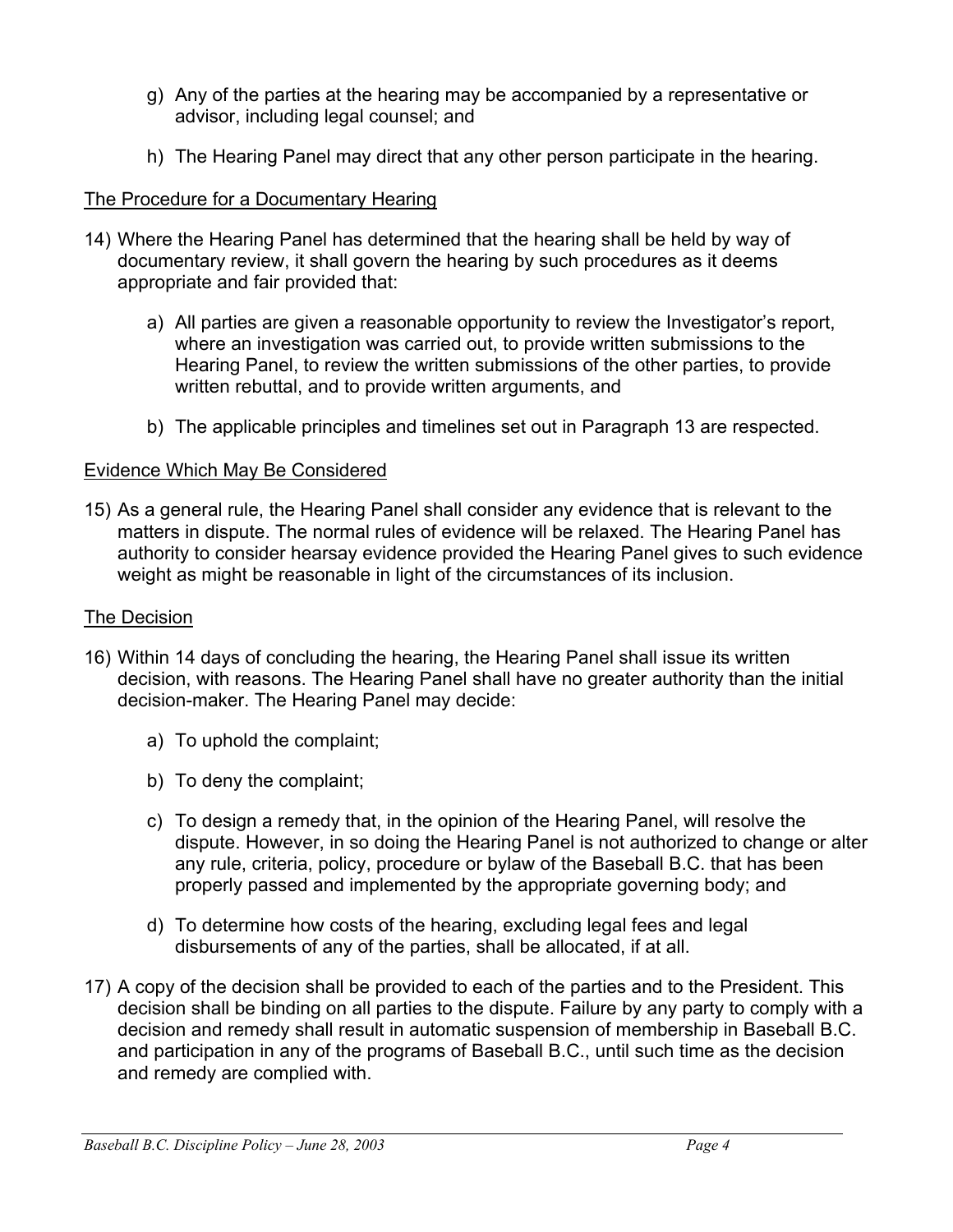# **Timelines**

18) If the circumstances of a complaint or a dispute are such that this policy will not allow a timely resolution of the matter, or if the circumstances of a dispute are such that the matter cannot be resolved within the timelines dictated in this Policy, the Hearing Panel may direct that these timelines be revised.

#### Disputes at Competition or Where There Is A Critical Lack of Time

- 19) Complaints regarding conduct and disputes that arise during competitions, events or in any situation where this Policy applies, but where there is no time to implement the process set out above, may be dealt with immediately by the person having been given the authority to act by the Baseball B.C.
- 20) For every competition, event or activity, the Baseball B.C. President shall formally designate a person to represent the Baseball B.C. who shall have the authority to act pursuant to paragraphs 19 through 24 only. This person shall be referred to as "The Baseball B.C. Person in Authority". Notwithstanding any other process contained in this Policy, nothing shall prevent such a person from taking and imposing, on an interim basis, immediate, informal, corrective disciplinary action where appropriate.
- 21) Any interim sanction, discipline or remedy imposed by the Baseball B.C. Person in Authority shall:
	- a) Be reasonable and proportionate to the conduct complained of after hearing the athlete's version of events;
	- b) Remain in effect only for the duration of the competition, event or activity; and
	- c) Where the decision is to remove an athlete, coach or official from competition or from the Baseball B.C. team, such a decision may only be made after consultation with the President or Executive Director of the Baseball B.C.
- 22) Further sanctions or remedies may be applied to, or imposed on the athlete after the competition.
- 23) The decision of the Baseball B.C. Person in Authority shall be binding on all parties to this Agreement. Failure by any party to comply with a decision of the Baseball B.C. Person in Authority shall result in an automatic suspension of membership in Baseball B.C. and no further right to any participation in the Baseball B.C. Team or in Baseball B.C. Teamrelated activities. The suspension shall continue until such time as the interim sanctions, discipline or other remedies are complied with.
- 24) A decision of the Baseball B.C. Person in Authority, made pursuant to paragraphs 19 through 23, is effective immediately and may not be appealed until the interim sanction, discipline or remedy has been reviewed in accordance with this Policy.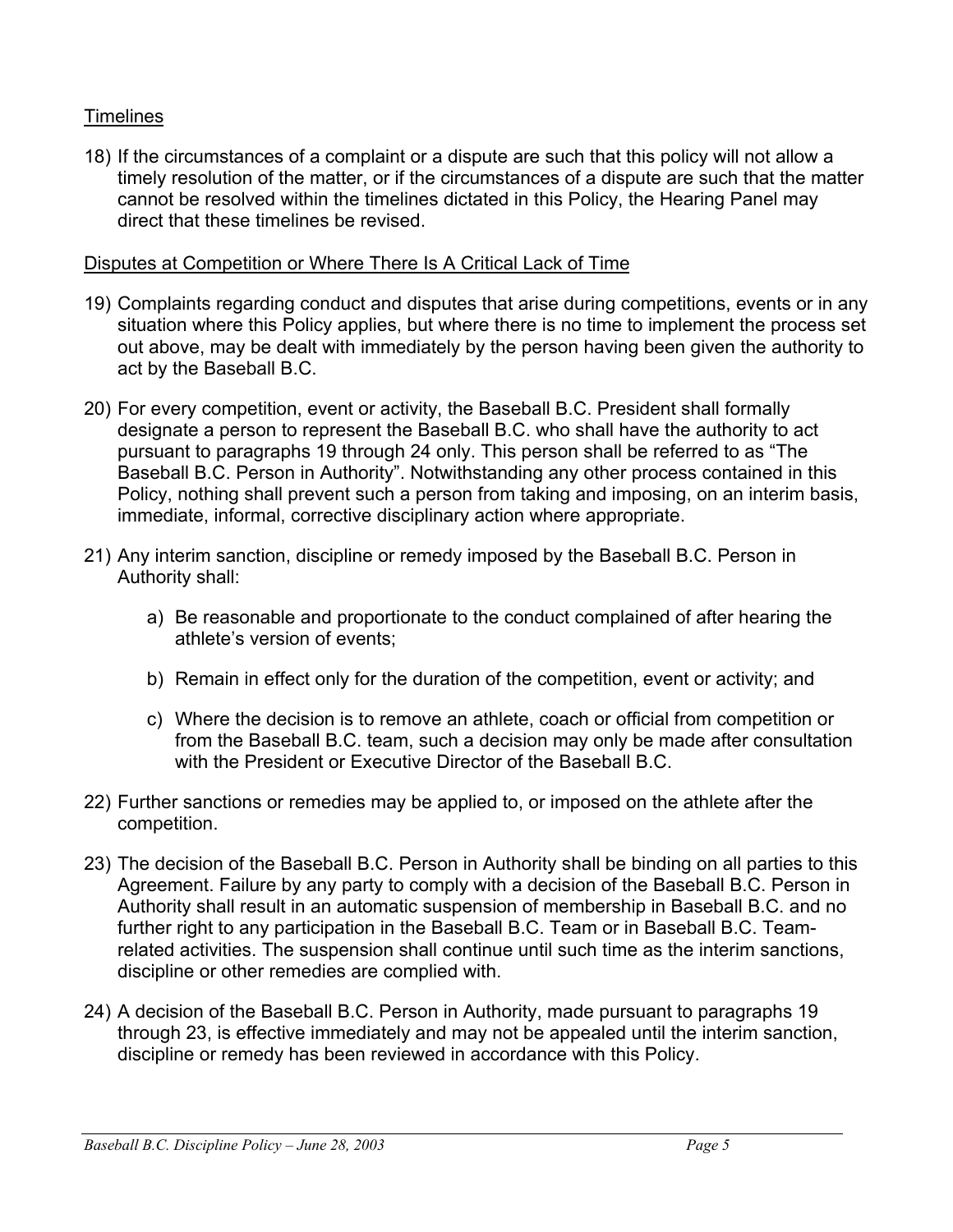## **Confidentiality**

25) Where the dispute is of a highly sensitive nature, Baseball B.C. shall keep all proceedings under this Policy confidential, except where disclosure is directed by the Hearing Panel as part of the remedy to resolve the dispute, is required by law, or is in the best interests of the public.

## Location

26) The hearing shall take place in the location designated by the President, unless the Hearing Panel decides the hearing is to be held by way of telephone conference or unless at the specific request of a party, a different location is mandated by the Panel as a preliminary matter.

### Appeals Procedure

27) Except where otherwise provided, the decision of the Hearing Panel may be appealed in accordance with the procedures set out in the Baseball B.C. Appeal Policy.

### **DISCIPLINARY PROCEDURES**

#### Minor Infractions:

- 28) Examples of minor infractions are shown in Appendix A. These examples are not exhaustive and the Executive Director may determine that other conduct constitutes a minor infraction. All disciplinary situations involving minor infractions occurring within the jurisdiction of Baseball B.C. will be dealt with by the appropriate person having authority over the situation and the individual involved (this person may include, but is not restricted to, a board member, committee member, tournament chairperson, umpire-in-chief, coach, team manager, team captain or head of delegation).
- 29) Procedures for dealing with minor infractions shall be informal as compared to those for major infractions and shall be determined at the discretion of the person responsible for discipline of such infractions, provided the individual being disciplined is told the nature of the infraction and has an opportunity to provide information concerning the incident.
- 30) The following disciplinary sanctions may be applied, singly or in combination, for minor infractions:
	- a) Verbal reprimand;
	- b) Written reprimand to be placed in individual's file;
	- c) Verbal apology;
	- d) Hand-delivered written apology;
	- e) Team service or other voluntary contribution to Baseball B.C.;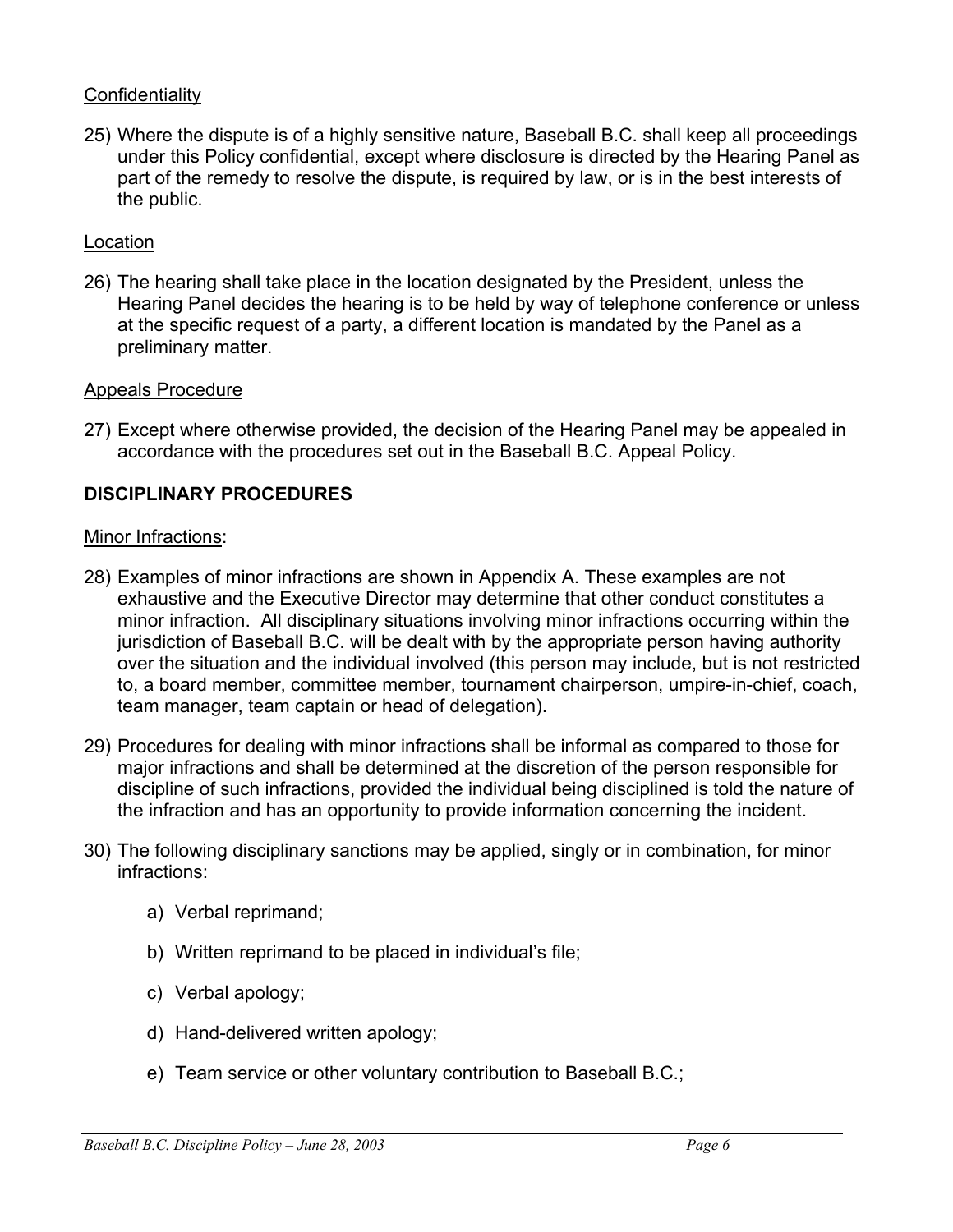- f) Suspension from the current competition; and
- g) Other sanctions as may be considered appropriate for the offense.
- 31) A minor infraction which results in discipline shall be recorded using the Incident Report form in Appendix B. Use of this form is particularly important for recording repeat offences.

# Major Infractions:

- 32) Examples of major infractions are shown in Appendix A. These examples are not exhaustive and the Executive Director may determine that other conduct constitutes a major infraction. Any member of Baseball B.C. may report to the Executive Director of Baseball B.C. a major infraction using the Incident Report form in Appendix B.
- 33) Upon receipt of an incident report, the Executive Director shall determine if the incident is better dealt with as a minor infraction, or if a hearing is required to address the incident as a major infraction.
- 34) If the incident is to be dealt with as a minor infraction, the Executive Director will inform the appropriate person in authority as described in paragraph 28 and the alleged offender, and the matter shall be dealt with according to paragraphs 28 through 31 of this policy.
- 35) If the incident is to be dealt with as a major infraction and a hearing is required, the alleged offender shall be notified as quickly as possible, and in any event, no later than 3 days from date of receipt of the incident report, and shall be advised of the procedures outlined in this policy.
- 36) Major infractions occurring within competition may be dealt with immediately, if necessary by a Baseball B.C. representative in a position of authority, provided the individual being disciplined is told of the nature of the infraction and has an opportunity to provide information concerning the incident. In such situations, disciplinary sanctions shall be for the duration of the event only. Further sanctions may be applied but only after review of the matter in accordance with the procedures set out in this policy for major infractions. This review does not replace the appeal provisions of this policy.

# **Hearing**

- 37) Within 7 days of receiving the incident report, the Executive Director shall forward the report to the President, or President's delegate, who shall appoint three individuals to serve as a Discipline Panel. Where possible, one of the Discipline Panel members shall be from the peer group of the alleged offender. That Discipline Panel member shall have had no involvement with the complaint or dispute, and shall be free from any other actual or perceived bias or conflict.
- 38) The Discipline Panel shall hold the hearing as soon as possible but not more than 21 days after the incident report is first received by the President.
- 39) The Discipline Panel shall govern the hearing as it sees fit, provided that: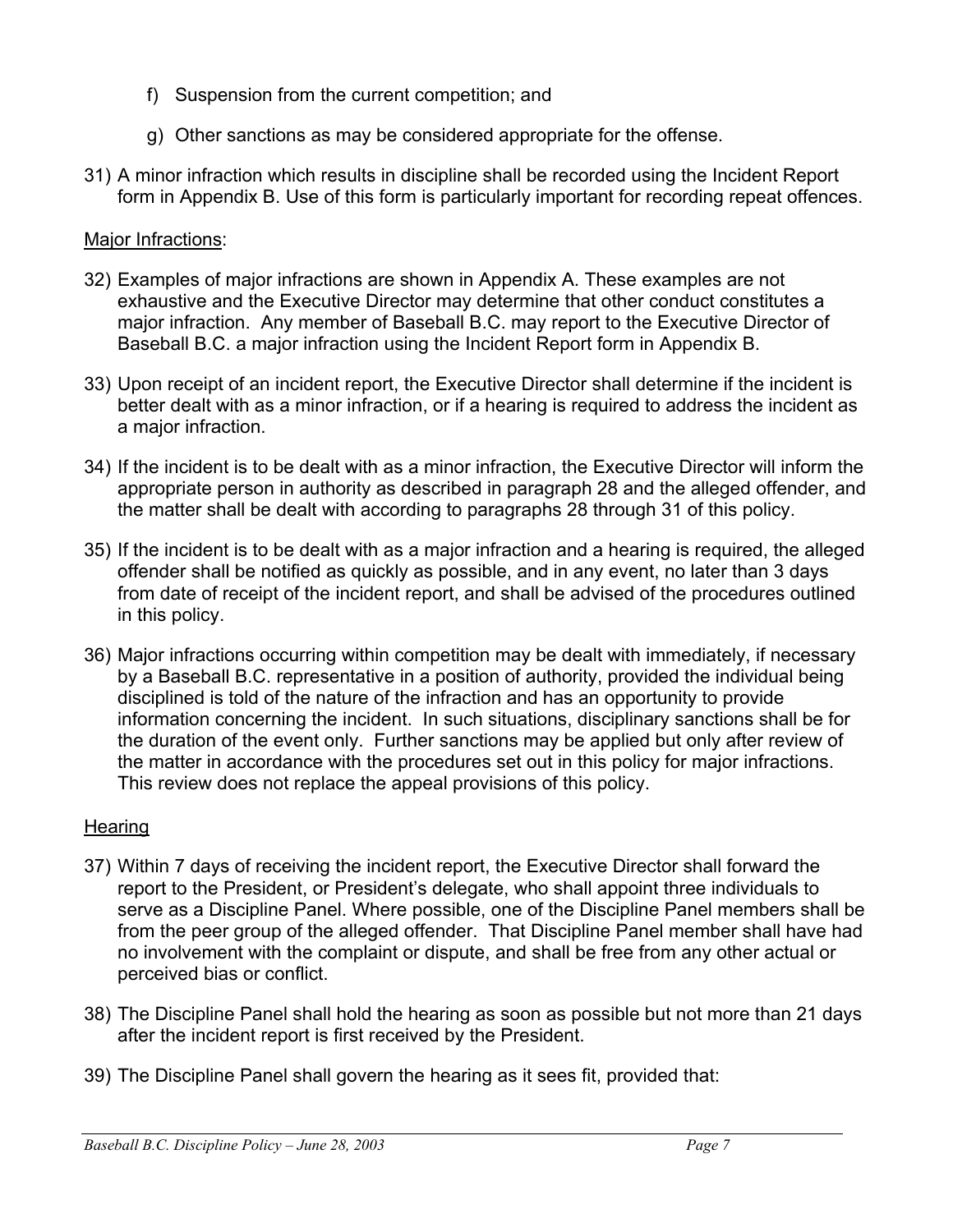- a) The individual being disciplined shall be given 10 days written notice (by courier or fax) of the day, time and place of the hearing. The Discipline Panel may decide to conduct the hearing in person or by telephone or video conference;
- b) The individual being disciplined shall receive a copy of the incident report;
- c) Members of the Discipline Panel shall select from among themselves a Chairperson;
- d) A quorum shall be all 3 Panel members;
- e) Decisions shall be by majority vote and the Chairperson carries a vote;
- f) The individual being disciplined may be accompanied by a representative or advisor, including legal counsel;
- g) The individual being disciplined shall have the right to present evidence and argument;
- h) The hearing shall be held in private;
- i) The Discipline Panel may request that witnesses to the incident be present or submit written evidence; and
- j) Once appointed, the Discipline Panel shall have the authority to abridge or extend time periods associated with all aspects of the Hearing.
- 40) As a general rule, the Discipline Panel shall consider any evidence that is relevant to the matters in issue. The normal rules of evidence will be relaxed. The Discipline Panel has authority to consider hearsay evidence provided that the weight to be given to such evidence is reasonable in light of the circumstances of its inclusion.
- 41) The Discipline Panel shall render its decision, with written reasons within 5 days of the Hearing. A copy of this decision shall be provided to all of the parties to the hearing and the Executive Director.
- 42) The preceding provisions may be modified, or added to, as required by the provisions of any other pertinent Baseball B.C. policy, such as those dealing with harassment, doping, personnel or event-specific matters.
- 43) Where the individual acknowledges the facts of the incident, he or she may waive the hearing, in which case the Discipline Panel shall determine the appropriate disciplinary sanction. The Discipline Panel may hold a hearing for the purpose of determining an appropriate sanction.
- 44) If the individual being disciplined does not participate in the hearing without a reasonable explanation for the absence, the hearing shall proceed.

# **Sanctions**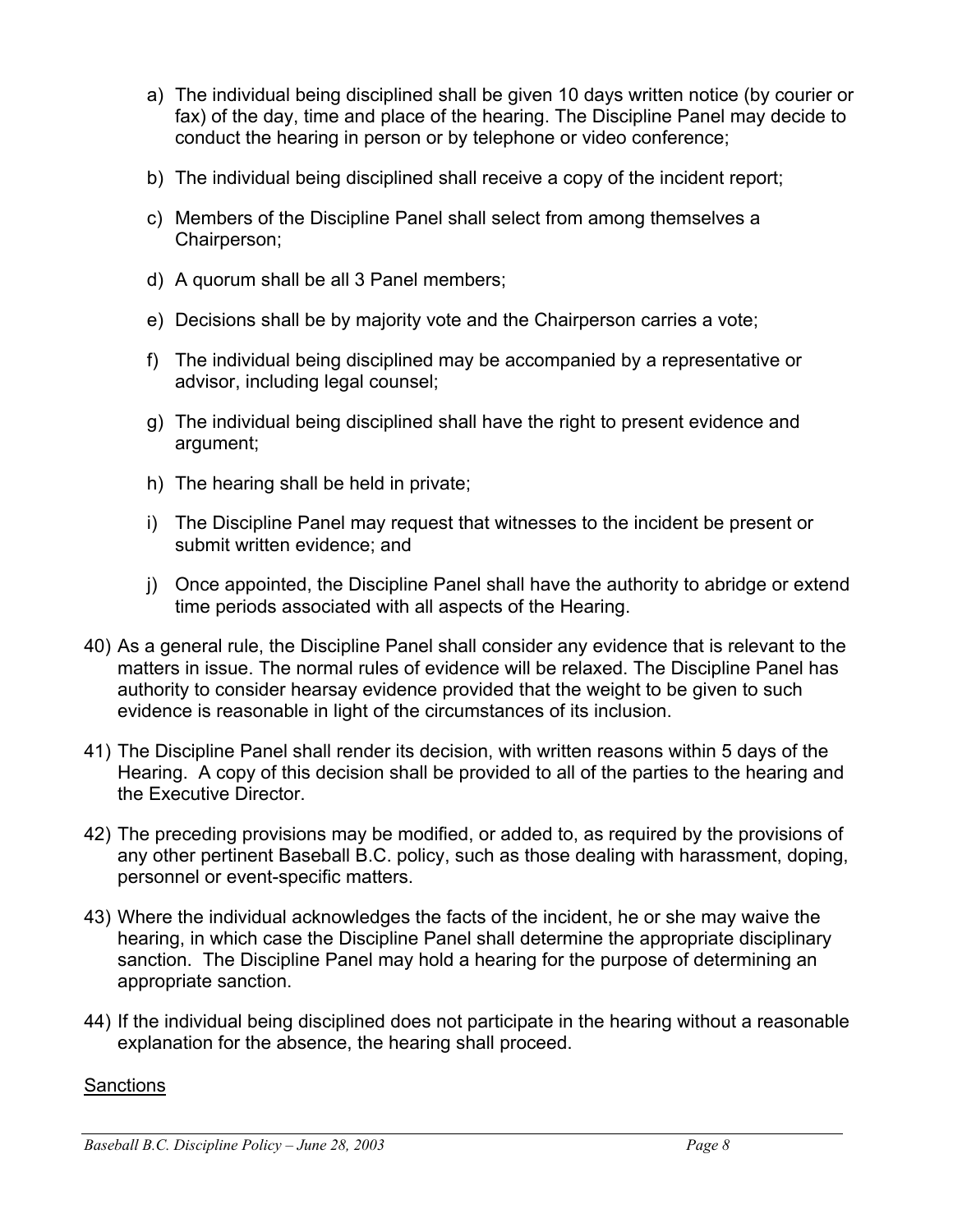- 45) The Discipline Panel may apply the following disciplinary sanctions singly or in combination, for major infractions:
	- a) Written reprimand to be placed in individual's file;
	- b) Hand-delivered written apology;
	- c) Forfeiture of certain games;
	- d) Suspension from certain Baseball B.C. events which may include suspension from the current competition or from future teams or competitions;
	- e) Payment of a financial fine, amount to be determined by the Discipline Panel;
	- f) Suspension of Baseball B.C. or Sport B.C. funding;
	- g) Suspension from certain Baseball B.C. activities (i.e. competing, coaching or officiating) for a designated period of time;
	- h) Suspension from all Baseball B.C. activities for a designated period of time;
	- i) Expulsion from Baseball B.C.; and
	- j) Other sanctions as may be considered appropriate for the offense, including notification to law enforcement authorities if appropriate in all of the circumstances.
- 46) The preceding sanctions may be modified, or added to, as required by the provisions of any other pertinent Baseball B.C. policy, such as those dealing with harassment, doping, personnel or event-specific matters
- 47) Unless the Discipline Panel decides otherwise, any disciplinary sanctions shall commence immediately.
- 48) In applying sanctions, the Discipline Panel may have regard to the following aggravating or mitigating circumstances:
	- a) The nature and severity of the offense;
	- b) Whether the incident is a first offense or has occurred repeatedly;
	- c) The individual's acknowledgment of responsibility;
	- d) The individual's extent of remorse;
	- e) The age, maturity or experience of the individual; and
	- f) The individual's prospects for rehabilitation.
- 49) Notwithstanding the procedures set out in this policy, any member who is convicted of a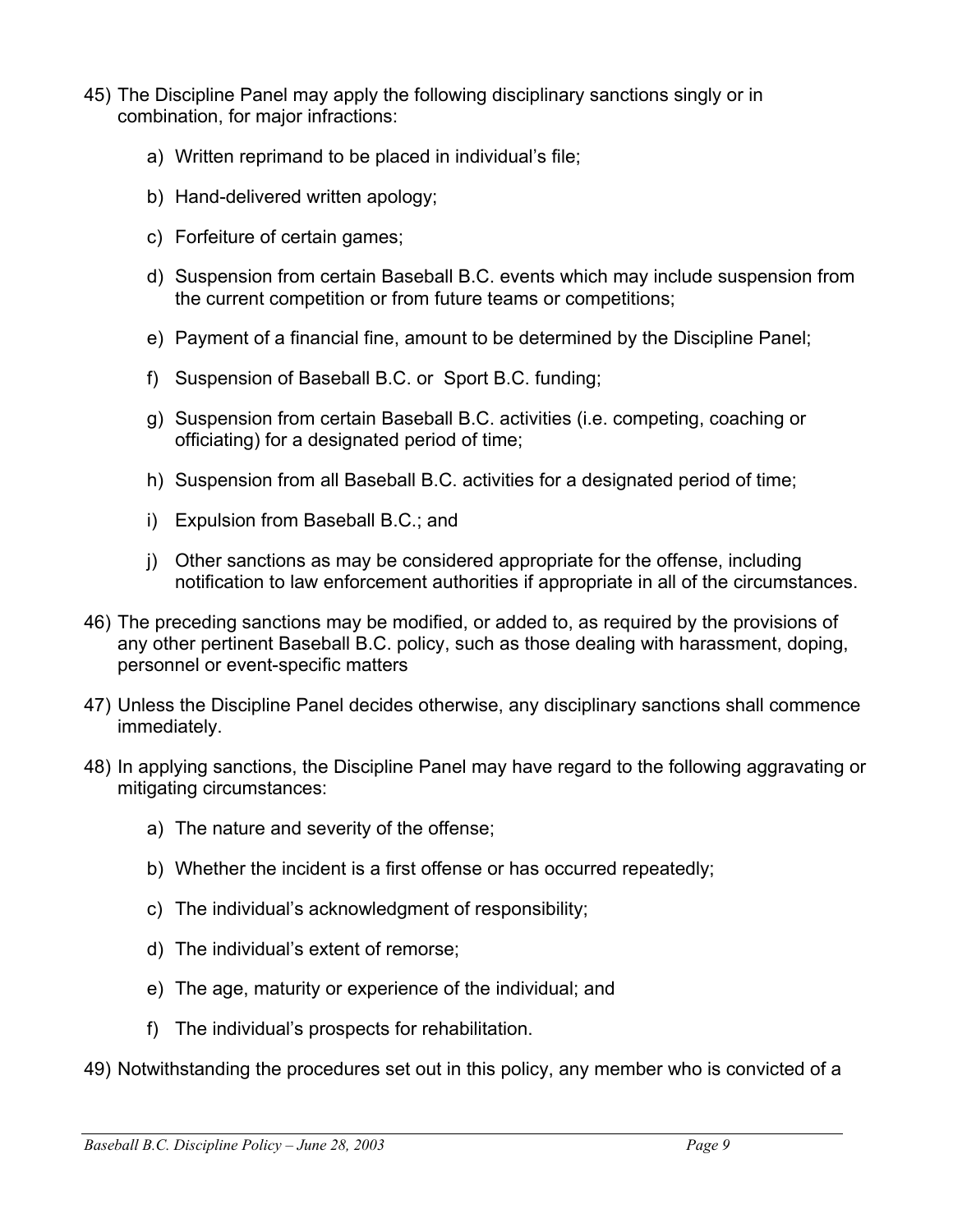criminal offense involving sexual exploitation, invitation to sexual touching, sexual interference, sexual assault, shall face automatic suspension from Baseball B.C. for a period of time corresponding to the length of the criminal sentence imposed by the Court, and may face further disciplinary action by Baseball B.C. in accordance with this policy.

#### Irregularities, Procedural Objections and Time Requirements

- 50) Notwithstanding any provision in this Dispute Resolutions and Discipline Policy:
	- a) A hearing, decision of, or disciplinary action by Baseball B.C., the President of Baseball B.C. (or designate), any appointed Panel, or any appeal related thereto, is not invalidated or defeated by an irregularity or preliminary procedural objection or failure to meet a time requirement under this Policy.
	- b) If an irregularity, procedural error, or failure to meet a time requirement has occurred, Baseball B.C., the President of Baseball B.C. (or designate), or the Panel, may determine that the hearing, decision, disciplinary action or appeal shall remain in place, or proceed as the case may be, and may impose such conditions, including the granting an adjournment of further proceedings, as deemed appropriate in all of the circumstances.

### **APPEALS PROCEDURE**

51) Except where otherwise provided, an appeal of any disciplinary matter will be done according to the Baseball B.C. Appeal Policy.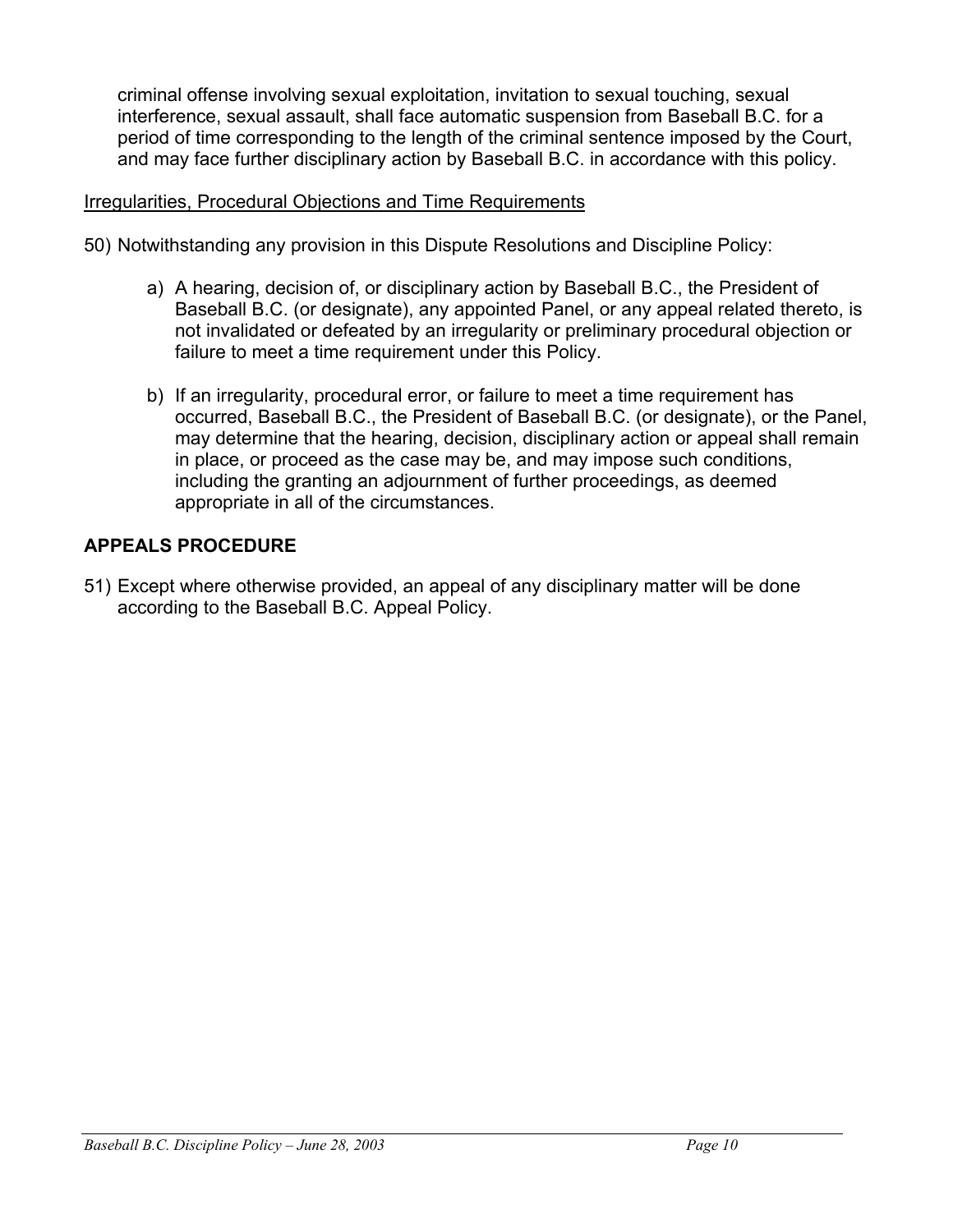### **APPENDIX A**

#### **Minor infractions may include:**

- 1) A single incident of disrespectful, offensive, abusive, racist or sexist comments or behaviour directed towards others, including but not limited to peers, opponents, athletes, coaches, officials, administrators, spectators and sponsors;
- 2) Unsportsmanlike conduct such as angry outbursts or arguing;
- 3) A single incident of being late for or absent from Baseball B.C. events and activities at which attendance is expected or required; and
- 4) Non-compliance with the rules and regulations under which Baseball B.C. events are conducted, whether at the local, provincial, national or international level.

#### **Major infractions may include:**

- 1) Repeated incidents of disrespectful, offensive, abusive, racist or sexist comments or behaviour directed towards others, including but not limited to peers, opponents, athletes, coaches, officials, administrators, spectators and sponsors;
- 2) Playing under an assumed name, falsifying an affidavit or roster, or giving false information to tournament officials;
- 3) Knowingly participating while ineligible;
- 4) Knowingly competing with or against players who have been disqualified;
- 5) Repeated unsportsmanlike conduct such as angry outbursts or arguing;
- 6) Repeated incidents of being late for or absent from Baseball B.C. events and activities at which attendance is expected or required;
- 7) Activities or behaviour which interfere with a competition or with any athlete's preparation for a competition;
- 8) Pranks, jokes or other activities which endanger the safety of others;
- 9) Deliberate disregard for the rules and regulations under which Baseball B.C. events are conducted, whether at the local, provincial, national or international level;
- 10) Abusive use of alcohol where abuse means a level of consumption which impairs the individual's ability to speak, walk or drive; causes the individual to behave in a disruptive manner; or interferes with the individual's ability to perform effectively and safely;
- 11) Any use of alcohol by minors;
- 12) Use of illicit drugs and narcotics; and
- 13) Use of banned performance enhancing drugs or methods.